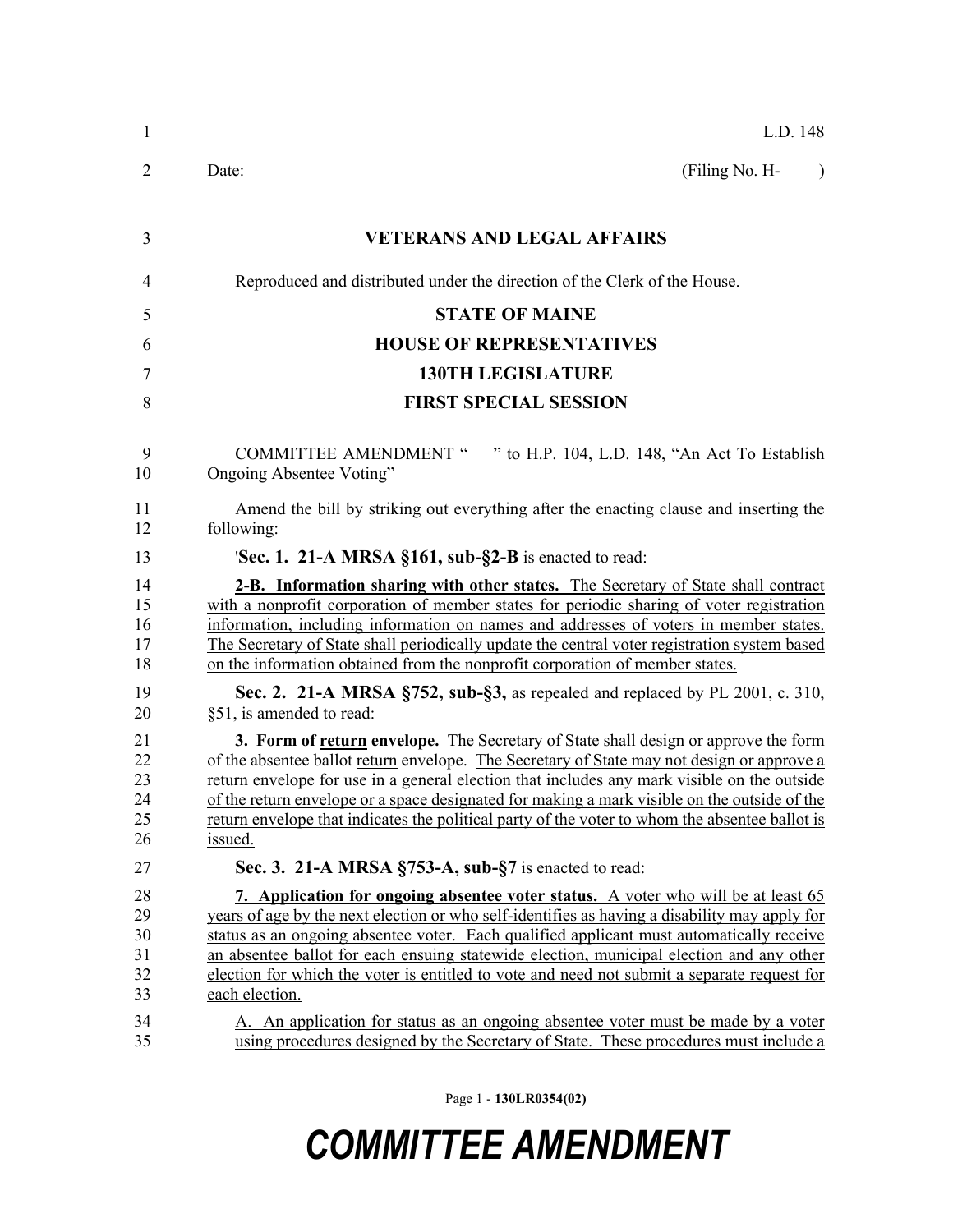| 1<br>$\overline{2}$<br>3<br>$\overline{4}$                           | process for notifying the voter that if the voter moves out of the municipality, that<br>voter's status as an ongoing absentee voter in that municipality terminates. A voter<br>may obtain assistance in completing an application for ongoing absentee voter status<br>pursuant to subsection 5.                                                                                                                                                                                                                                                                                                                                                                                                                                                                                                                                                                                                                                                                                                                                                                                                                                   |  |  |  |
|----------------------------------------------------------------------|--------------------------------------------------------------------------------------------------------------------------------------------------------------------------------------------------------------------------------------------------------------------------------------------------------------------------------------------------------------------------------------------------------------------------------------------------------------------------------------------------------------------------------------------------------------------------------------------------------------------------------------------------------------------------------------------------------------------------------------------------------------------------------------------------------------------------------------------------------------------------------------------------------------------------------------------------------------------------------------------------------------------------------------------------------------------------------------------------------------------------------------|--|--|--|
| 5<br>6                                                               | B. The clerk or Secretary of State shall terminate a voter's ongoing absentee voter<br>status only upon:                                                                                                                                                                                                                                                                                                                                                                                                                                                                                                                                                                                                                                                                                                                                                                                                                                                                                                                                                                                                                             |  |  |  |
| $\tau$                                                               | (1) The written request of the voter;                                                                                                                                                                                                                                                                                                                                                                                                                                                                                                                                                                                                                                                                                                                                                                                                                                                                                                                                                                                                                                                                                                |  |  |  |
| 8                                                                    | (2) The death or disqualification of the voter;                                                                                                                                                                                                                                                                                                                                                                                                                                                                                                                                                                                                                                                                                                                                                                                                                                                                                                                                                                                                                                                                                      |  |  |  |
| 9<br>10                                                              | The cancellation of the voter's registration record in the central voter<br>(3)<br>registration system;                                                                                                                                                                                                                                                                                                                                                                                                                                                                                                                                                                                                                                                                                                                                                                                                                                                                                                                                                                                                                              |  |  |  |
| 11                                                                   | (4) The return of an absentee ballot as undeliverable;                                                                                                                                                                                                                                                                                                                                                                                                                                                                                                                                                                                                                                                                                                                                                                                                                                                                                                                                                                                                                                                                               |  |  |  |
| 12                                                                   | (5) The failure of the voter to vote by absentee ballot for a general election; or                                                                                                                                                                                                                                                                                                                                                                                                                                                                                                                                                                                                                                                                                                                                                                                                                                                                                                                                                                                                                                                   |  |  |  |
| 13<br>14                                                             | (6) The designation of the voter's status as inactive in the central voter registration<br>system.                                                                                                                                                                                                                                                                                                                                                                                                                                                                                                                                                                                                                                                                                                                                                                                                                                                                                                                                                                                                                                   |  |  |  |
| 15<br>16<br>17                                                       | This subsection does not apply to uniformed service voters or overseas voters who are<br>covered by the federal Uniformed and Overseas Citizens Absentee Voting Act, 52 United<br>States Code, Section 20302 (2019).                                                                                                                                                                                                                                                                                                                                                                                                                                                                                                                                                                                                                                                                                                                                                                                                                                                                                                                 |  |  |  |
| 18                                                                   | Sec. 4. 21-A MRSA §753-A, sub-§8 is enacted to read:                                                                                                                                                                                                                                                                                                                                                                                                                                                                                                                                                                                                                                                                                                                                                                                                                                                                                                                                                                                                                                                                                 |  |  |  |
| 19<br>20<br>21                                                       | Telephone and e-mail contact information. In addition to any required<br>8.<br>information, a voter applying for an absentee ballot or an ongoing absentee ballot must be<br>asked to provide that voter's telephone number and e-mail address, if available.                                                                                                                                                                                                                                                                                                                                                                                                                                                                                                                                                                                                                                                                                                                                                                                                                                                                        |  |  |  |
| 22<br>23                                                             | Sec. 5. 21-A MRSA §753-B, sub-§1, as amended by PL 2011, c. 399, §22, is<br>further amended to read:                                                                                                                                                                                                                                                                                                                                                                                                                                                                                                                                                                                                                                                                                                                                                                                                                                                                                                                                                                                                                                 |  |  |  |
| 24<br>25<br>26<br>27<br>28<br>29<br>30<br>31<br>32<br>33<br>34<br>35 | 1. <b>Application or written request received Issuance of absentee ballots.</b> Upon<br>receipt of an application or written request for an absentee ballot that is accepted pursuant<br>to section 753-A, and after the official ballots become available, the clerk shall immediately<br>issue an absentee ballot and return envelope by mail or in person to the applicant or to the<br>immediate family member or to a 3rd person designated in a written application or request<br>made by the voter, except as provided in subsection 2. Upon receipt of the official ballots,<br>the clerk shall immediately issue an absentee ballot and return envelope by mail to any<br>voter who has qualified for ongoing absentee voter status under section 753-A, subsection<br>7. The clerk shall type or write in ink the name and the residence address of the voter in<br>the designated section of the return envelope. The clerk may not make any mark visible<br>on the outside of the return envelope for use in a general election that indicates the political<br>party of the voter to whom an absentee ballot is issued. |  |  |  |
| 36                                                                   | Sec. 6. Membership agreement with Electronic Registration Information                                                                                                                                                                                                                                                                                                                                                                                                                                                                                                                                                                                                                                                                                                                                                                                                                                                                                                                                                                                                                                                                |  |  |  |
| 37                                                                   |                                                                                                                                                                                                                                                                                                                                                                                                                                                                                                                                                                                                                                                                                                                                                                                                                                                                                                                                                                                                                                                                                                                                      |  |  |  |
|                                                                      | Center, Inc. By January 1, 2023, the Secretary of State shall enter into a membership                                                                                                                                                                                                                                                                                                                                                                                                                                                                                                                                                                                                                                                                                                                                                                                                                                                                                                                                                                                                                                                |  |  |  |
| 38                                                                   | agreement with the Electronic Registration Information Center, Inc. on behalf of the State                                                                                                                                                                                                                                                                                                                                                                                                                                                                                                                                                                                                                                                                                                                                                                                                                                                                                                                                                                                                                                           |  |  |  |
| 39<br>40                                                             | pursuant to the Maine Revised Statutes, Title 21-A, section 161, subsection 2-B. The<br>agreement must include terms providing for the periodic sharing of information, including,                                                                                                                                                                                                                                                                                                                                                                                                                                                                                                                                                                                                                                                                                                                                                                                                                                                                                                                                                   |  |  |  |

Page 2 - **130LR0354(02)**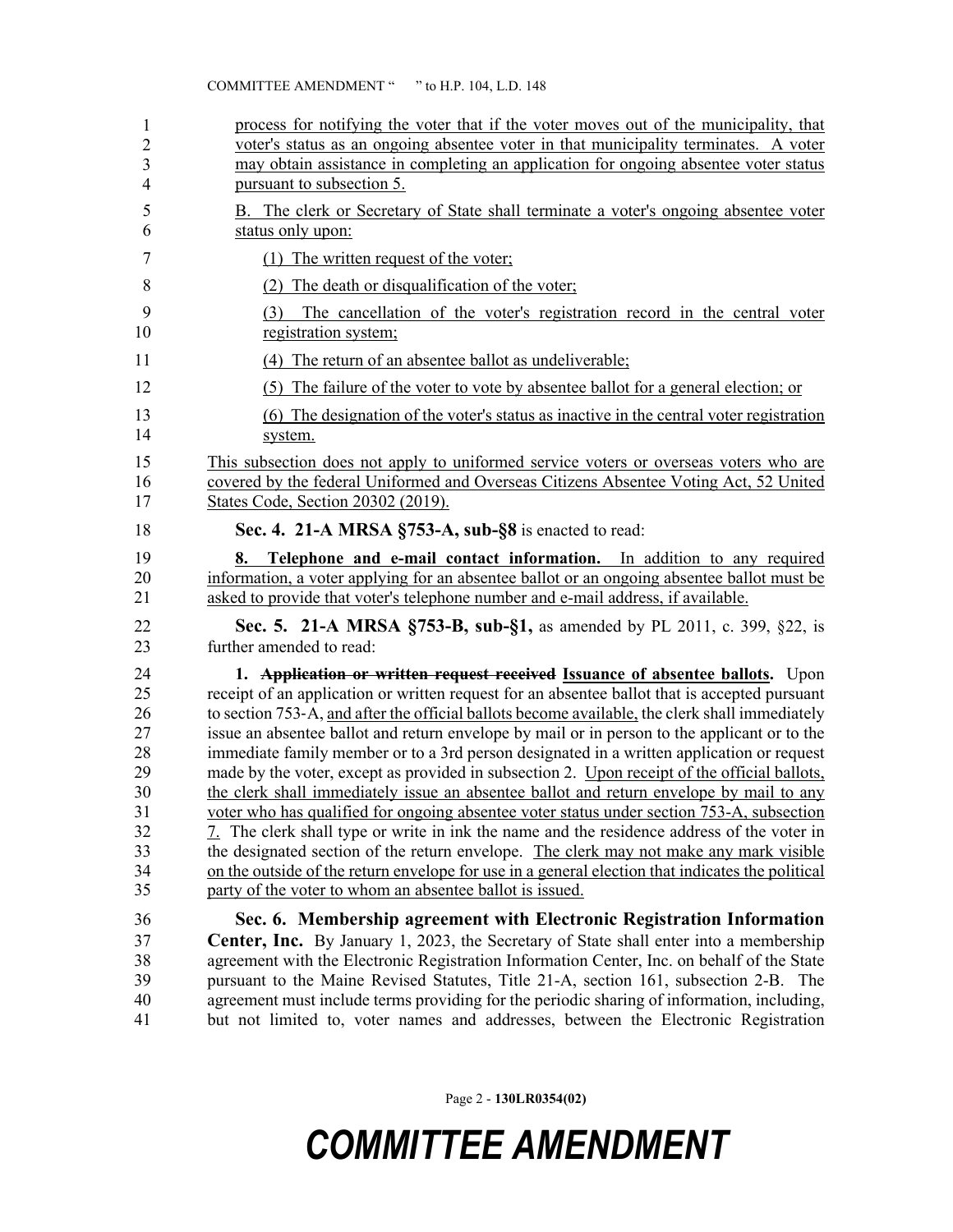Information Center, Inc. and the central voter registration system of the Department of the Secretary of State. 1 2

3 **Sec. 7. Appropriations and allocations.** The following appropriations and 4 allocations are made.

#### 5 **SECRETARY OF STATE, DEPARTMENT OF**

#### 6 **Bureau of Administrative Services and Corporations 0692**

7 Initiative: Provides funding to implement ongoing absentee voting for individuals who will 8 be at least 65 years of age by the next election or have a disability.

| Q  | <b>GENERAL FUND</b>       | 2021-22  | 2022-23  |
|----|---------------------------|----------|----------|
| 10 | All Other                 | \$49,000 | \$24,000 |
| 11 |                           |          |          |
| 12 | <b>GENERAL FUND TOTAL</b> | \$49,000 | \$24,000 |

**Sec. 8. Effective date.** That section of this Act that enacts the Maine Revised Statutes, Title 21-A, section 161, subsection 2-B takes effect January 1, 2023. Those sections of this Act that enact Title 21-A, section 753-A, subsections 7 and 8 and those sections of this Act that amend Title 21-A, section 752, subsection 3 and section 753-B, subsection 1 take effect November 1, 2023.' 13 14 15 16 17

18 Amend the bill by relettering or renumbering any nonconsecutive Part letter or section 19 number to read consecutively.

#### 20 **SUMMARY**

This amendment, which is the majority report of the committee, provides that only voters who will be at least 65 years of age before the next election or who self-identify as having a disability are eligible to apply for ongoing absentee voter status. In addition to the reasons for termination set forth in the bill, the amendment provides that a voter's 25 ongoing absentee voter status must be terminated if the voter fails to return an absentee ballot issued to that voter for a general election. The amendment removes the provision of 27 the bill requiring municipal clerks to notify voters within 24 hours when the clerks detect missing or mismatched signatures on an absentee ballot return envelope. 21 22 23 24 25 26 27 28

29 The amendment also clarifies that, as soon as official ballots become available, the 30 municipal clerk must immediately issue absentee ballots and return envelopes to voters 31 with ongoing absentee voter status as well as all other voters who have submitted 32 applications for absentee ballots for a single election that have been accepted by the clerk. 33 The amendment provides that election officials may not make any mark indicating the 34 political party of absentee voters on the outside of the return envelopes issued during a 35 general election.

36 The amendment further requires the Secretary of State to enter into a membership 37 agreement with the Electronic Registration Information Center, Inc. by January 1, 2023 for 38 periodic sharing of voter registration information with member states and to use that 39 information to periodically update the central voter registration system.

Page 3 - **130LR0354(02)**